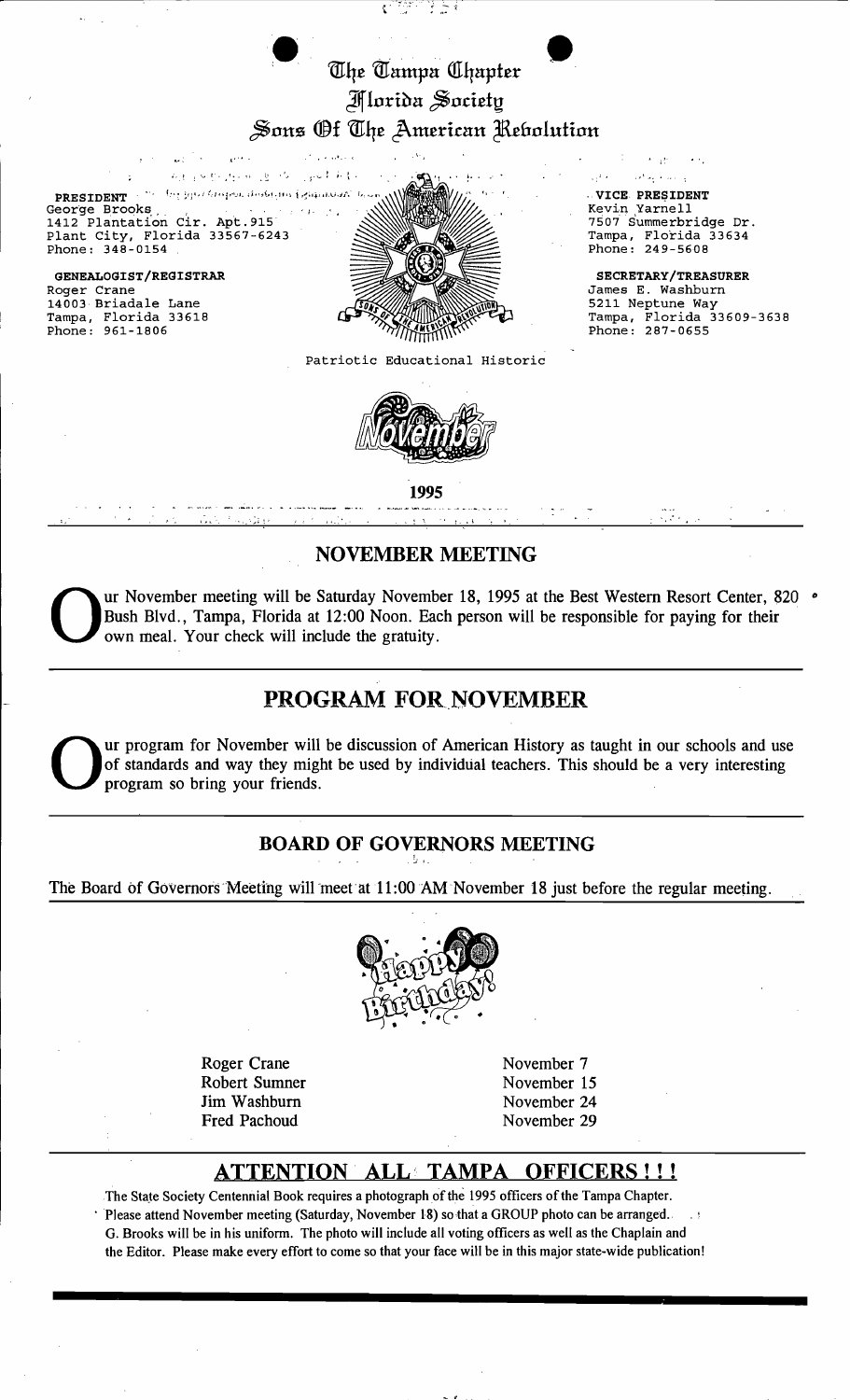

On Monday evening, November 13, 1995, at 7:00 pm, there will be a special presentation at the Carrollwood, Regional Library. Sponsored by the Tampa SAR, and open to the public (adult and youth), we will show ONE HOUR of the A&E special on the American Revolution. Refreshments will be served from 6:30 to 7pm. This is a wonderful production (with celebrity narration & voices, and graphics, etc., etc.!!!) and a wondeful chance for our members to meet during the evening. Some members, especially those with young children, just can't make the Saturday meeting times. This kind of weekday evening meeting provides us "double action." We can meet in a less formal atmosphere at a more convenient time for some of our members, and we can ALSO provide a forum for reaching the general public with INTERESTING educational material  $\mathbf{r}_{\text{max}}$ action." We can meet in a less formal atmosphere at a more convenient time for some of our members, and<br>we can ALSO provide a forum for reaching the general public with INTERESTING educational material<br>about the Revolution  $\frac{1}{2}$ 

This meeting does NOT replace our normal meeting time on Saturday, November 18. But by scheduling the library meeting on the "Monday Before" we can invite interested prospects to the lunch meeting.

### **1996 DUES**

It is that time of year again for payment of your 1996 dues. Your dues must be paid no later than December 31st, 1995. This year the State is assessing again an extra \$1.00 to finance the National Convention to be held in Florida and your board of governors have determined that rather than assess members for this that it would be paid by the Chapter. Your dues are as follows:

National SAR State Society SAR Tampa Chapter SAR Total

,  $\mathbf{r}$  ,  $\mathbf{r}$  ,  $\mathbf{r}$  ,  $\mathbf{r}$  ,  $\mathbf{r}$  ,  $\mathbf{r}$  ,  $\mathbf{r}$  ,  $\mathbf{r}$  ,  $\mathbf{r}$  ,  $\mathbf{r}$  ,  $\mathbf{r}$  ,  $\mathbf{r}$  ,  $\mathbf{r}$ 

<u>र्क अध्य</u>  $\sqrt{2\sqrt{2}}$  $\mathcal{L}_{\mathrm{max}}$  apr **ELECTION OF OFFICERS**  ... i

الرابي الأحالة للأما

At this meeting we will vote to elect the Chapter Officers for the Year 1996. The nominating Committee has proposed the following:

> President Kevin Yarnell Vice President Robert Yarnell Genealogist/Registrar George Brooks<br>Secretary/Treasurer James Washburn Secretary/Treasurer James Washbu<br>Members at Large Larry Huntley Members at Large

• • , <(

Martin Miller

Not in the Chapter By-Laws in above, are the positions of:

Chaplain Larry Huntley Editor Elwin Thrasher

Further nominations will be accepted from the floor but be sure that anyone recommended has agreed to serve in the position nominated for. t. ',.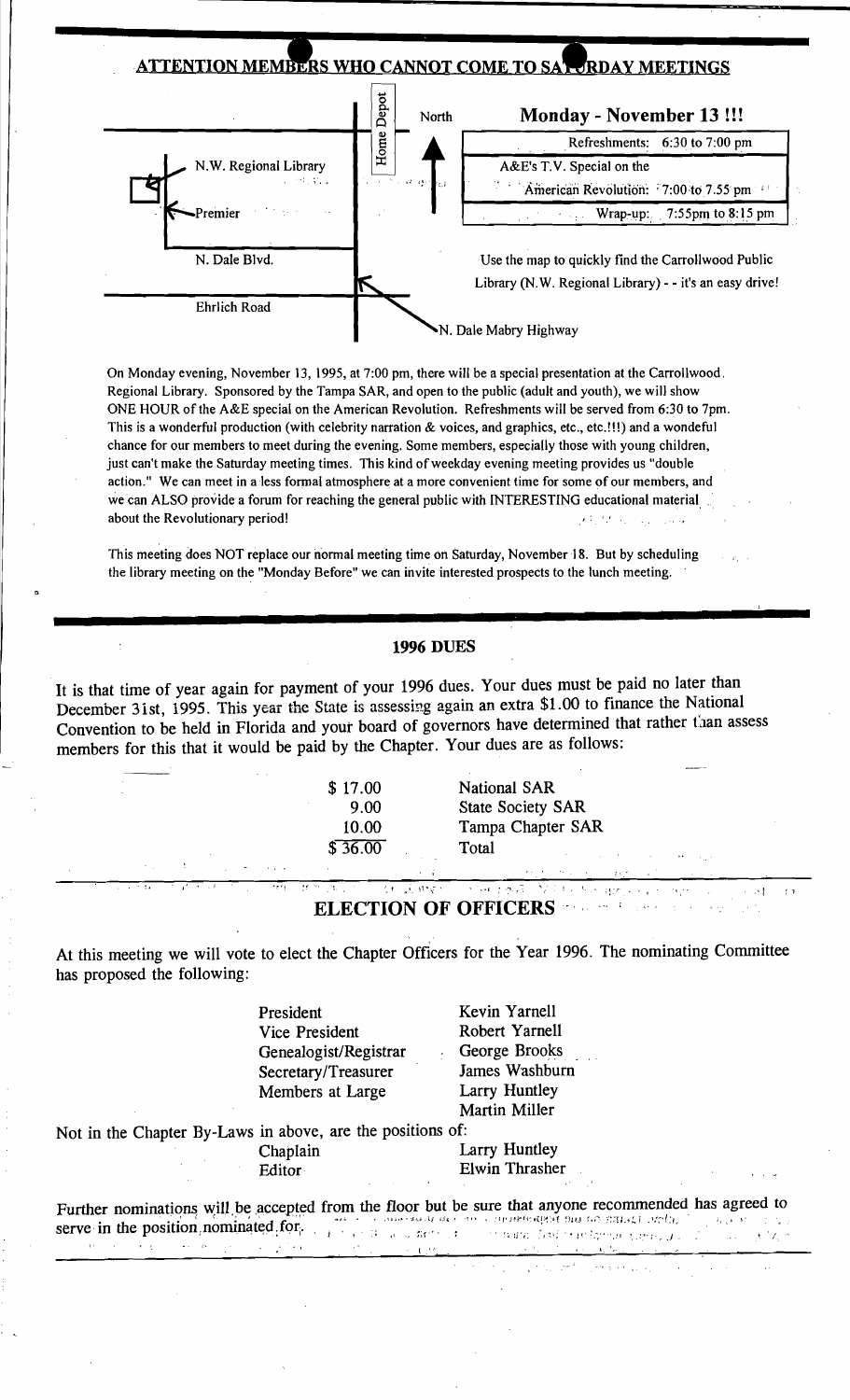### TAMPA CHAPTER SAR

 $\mathcal{L}(\mathbf{x})$  , and  $\mathcal{L}(\mathcal{L})$ 

f

## MINUTES OF THE REGULAR MEETING HELD OCTOBER 21, 1995 AT THE BEST WESTERN HOTEL EAST BUSCH BOULEVARD, TAMPA, FLORIDA NOTE; DUE TO THE FAILURE OF THE RECORDING CUSTOMARILY USED TO RECORD MEETING ACTIVITIES THESE MINUTES ARE SUBJECT TO ADDITIONSl

त हैं।

The meeting was called to order by President Brooks at 12:05 P.M. Approximately.

Larry Huntley yielding as program speaker, Secretary Jim Washburn gave the invocation. العداد الرابات الموافق ووابدته المتألف المتحاد المحاد

The Pledge of Allegiance to the flag was led by Martin Miller and the SAR pledge was led by President Brooks.

President Brooks then introduced the guest who included J. Edward Sitton, Commander of Chapter 87, Military Order of the Purple Heart; Mrs. Fimi Richie; Mrs. Leeann Brooks (George's wife); prospective member Doyle Music and Mrs. Billie Washburn.

The minutes of the September 1995 meeting were accepted as printed in the October newsletter.

Secretary Washburn reported that at the BOG meeting he mentioned that:

He was holding and SAR certificate for Keith Koehler. President George said that he had called Koehler inviting him to come to a Chapter meeting to be installed without success.

He asked George if the sign-in-progress needed approval from NSSAR. George said he had already requested approval.

Jim said that in response to a request from the Editor of the Florida Patriot, who is also working up a centennial issue for the FLSSAR March 1996 100th birthday, he had written up a brief history of the "old" Tampa Chapter based on some documents and the memory of previous Chapter member Bill Staples and himself; He also had prepared some information on the formative years of the present Chapter and had passed the above on to President Brooks for some additional work he would do. The same state of the same state of the same state of the same state of the same state of the same state of the same state of the same state of the same state of the same state of the same stat

Requested, in addition to the above, was biographical information regarding the members of the "old" Chapter who had served as President of the FLSSAR. Jim remembered that Austin Drew had been a Chapter President and the NSSAR Chairman of the Douglass G. High (now Joseph Rumbaugh) Oratorical Contest. Nothing could be located regarding the other SAR, Charles Terry.

He received an application for membership from Registrar/Genealogist Roger Crane on a Joseph Walker. Since a Check for \$50 accompanied instead of the \$82 required, he is holding the application.

The BOG approved acquiring a membership badge and ribbon for Kevin Yarnell whom the nominating committee will nominate for 1996 President at the regular meeting. المعاليتين فتتداعى

As Treasurer, Jim Washburn reported that for 1995 through October 21 the Chapter had:

| Income              | S.  | 347.56  |
|---------------------|-----|---------|
| Expense             |     | 294.72  |
| Net Income          |     | 52.84   |
| Chapter Funds 1/1   |     | 1307.83 |
| Chapter Funds 10/21 | \$. | 1360.67 |

President George announced the co-sponsoring with Northwest Regional Library a presentation of A&E's six-part video on the American Revolution This will be at the Library (15610 Premier Drive - just west of Dale Mabry and North of Northdale Blvd.) On Monday, November 13 from 7-8:30 PM. The public is invited, light refreshments are to be served and Family Ancestry Worksheets with instructions handed out. ~': *,i.* ,. .,,'. - ' ",

The sign project is still being worked on. The picture to be on it needs some change.

He reported on the ROTC award program. At the meeting of the BOG he had noted the letter of October 2nd that he had sent to 9 unit commanders of the ROTC units the Chapter has been involved with in regard to the program and particularly the sentence which read in part "\*\*\*\*unless you hear from the contrary from me or someone else on the Tampa Board, as per prior Tampa SAR Board decisions & policies, there can be no more Tampa SAR/ROTC medals, effective today." This had reference to the up-coming meeting of the FLSSAR Board of Management (Oct. 27-28) at which George and the Chapter had strong indications that the Chapter's voluntary, reciprocal relationship by both SAR and the ROTC units would be disapproved by the FLSSAR BOM. The sense of the letter was agreed to by·the consensus of the BOG.

I

Barry Rich said that he had the Eagle Scout Award program underway but, after Chairing the last program, this one is a lesser scale than that one.

Mr. Sitton thanked the Chapter for inviting him as a member of the Military Order of the Purple Heart and spoke of its program and related matters. It wasn't known previously to this meeting, but our own Chapter member, Jim Chambers is a Purple Heart veteran too. Ted Dickerson said that because he didn't bleed when he got hurt, he wasn't a Purple Heart veteran.

, Chaplain Larry Huntley, taking on the responsibility for the program, told the meeting' about t\1e STANDING~ STONES'OF CALLANISH. The October newsletter had much about the stones but the pictures that Larry brought'to the'meeting enabled the meeting to much better appreciate the significance of the complex particularly in comparison with the more well known Stonehenge complex which is much lesser in comparison!

Almost overlooked was the report of the nominating committee it was proposing for Chapter officers at the election to be held at the November meeting. They are:

President Kevin Yarnell

!). It is nature of the difficult of the filling of the second second section of